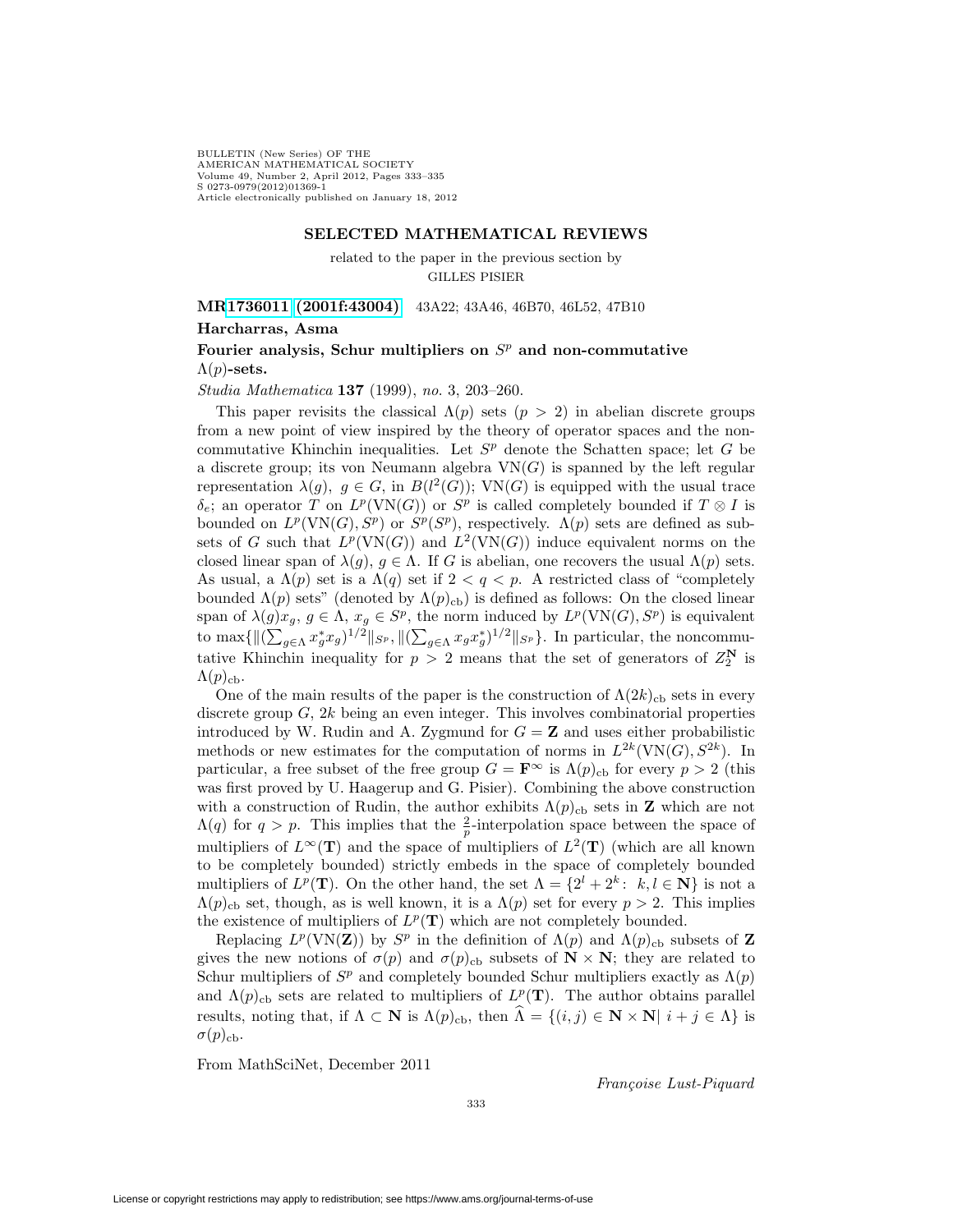# **M[R1930886 \(2004k:46096\)](http://www.ams.org/mathscinet-getitem?mr=1930886)** 46L07; 46L05 **Pisier, Gilles; Shlyakhtenko, Dimitri**

### **Grothendieck's theorem for operator spaces.**

Inventiones Mathematicae **150** (2002), no. 1, 185–217.

Let  $A, B$  be  $C^*$ -algebras. The noncommutative Grothendieck theorem asserts that for any bounded bilinear map  $u: B \times A \to \mathbb{C}$ , the associated linear mapping  $\tilde{u}: A \to B^*$  factors through Hilbert space. More precisely, there exist a Hilbert space H and bounded linear mappings  $\alpha: A \to H$  and  $\beta: H \to B^*$  such that  $\tilde{u} = \beta \circ \alpha$ , i.e.  $u(b, a) = \langle \beta(b), \alpha(a) \rangle$  for any  $a \in A$  and  $b \in B$ , with  $||\alpha|| ||\beta|| \leq K||u||$ . Here K denotes an absolute constant. This paper contains several operator space versions of that theorem and various striking applications. Two notions of complete boundedness for bilinear forms are to be considered. On the one hand, we say that u is jointly completely bounded when  $\tilde{u}: A \to B^*$  is completely bounded, and we let  $||u||_{\text{icb}} = ||\tilde{u}||_{\text{cb}}$  in that case. On the other hand, we say that u is completely bounded if there is a constant C such that  $\left|\sum u(b_k, a_k)\right| \leq C \left\|\sum b_k b_k^*\right\|^{\frac{1}{2}} \left\|\sum a_k^* a_k\right\|^{\frac{1}{2}}$ for any finite families  $(a_k)_k$  in A and  $(b_k)_k$  in B. Then we let  $||u||_{cb}$  be the smallest such constant  $C$ . It is well-known that  $u$  is completely bounded if and only if  $\tilde{u}$  factors through a column Hilbert space. Namely, there exist a Hilbert space H and completely bounded maps  $\alpha: A \to H^c$  and  $\beta: H^c \to B^*$  such that  $\tilde{u} =$  $\beta \circ \alpha$  and  $\|\alpha\|_{cb} \|\beta\|_{cb} \leq \|u\|_{cb}$ . In particular, complete boundedness implies joint complete boundedness and  $||u||_{\text{icb}} \le ||u||_{\text{cb}}$ . By duality,  $\tilde{u}$  factors through a row Hilbert space  $H^r$  if and only if the transposed bilinear form  ${}^{\rm t}u: A \times B \to \mathbb{C}$  is completely bounded. The first main result of the paper says that if  $A$  or  $B$  is exact, and if  $u$  is jointly completely bounded, then it admits a decomposition of the form  $u = v + {}^{\mathfrak{t}}w$ , where  $v : B \times A \to \mathbb{C}$  and  $w : A \times B \to \mathbb{C}$  are completely bounded. As a corollary, there exist a Hilbert space  $H$  and completely bounded linear mappings  $\alpha: A \to H^r \oplus H^c$  and  $\beta: H^r \oplus H^c \to B^*$  such that  $\tilde{u} = \beta \circ \alpha$ , with  $\|\alpha\|_{cb} \|\beta\|_{cb} \leq K \|u\|_{\text{icb}}$ . This result is also proved without any assumption on A or  $B$ , but assuming that  $u$  is approximable. Similar results are also given for bilinear forms  $u: E \times F \to \mathbb{C}$ , when E and F are exact operator spaces. As an application, the following "little Grothendieck inequality" is established. For any completely bounded map  $T: B(H) \to OH(I)$  valued in Pisier's operator Hilbert space  $OH(I)$ , for any  $n \geq 2$ , and for any  $x_1, \ldots, x_n \in B(H)$ , we have

$$
\sum_{k=1}^{n} ||T(x_k)||^2 \le K||T||_{\text{cb}}^2 (c\text{Log}(n) + 1) \Big\| \sum_{k=1}^{n} x_k \otimes \overline{x_k} \Big\|_{\text{min}},
$$

where the latter norm is computed in the tensor product  $B(H) \otimes_{\min} B(H)$ . Here K, c are two absolute constants. (Note that Marius Junge has recently shown that the logarithmic factor is sharp.) As another application, the authors describe both bounded and completely bounded Schur multipliers from the space of compact operators to the trace class.

From MathSciNet, December 2011

Christian Le Merdy